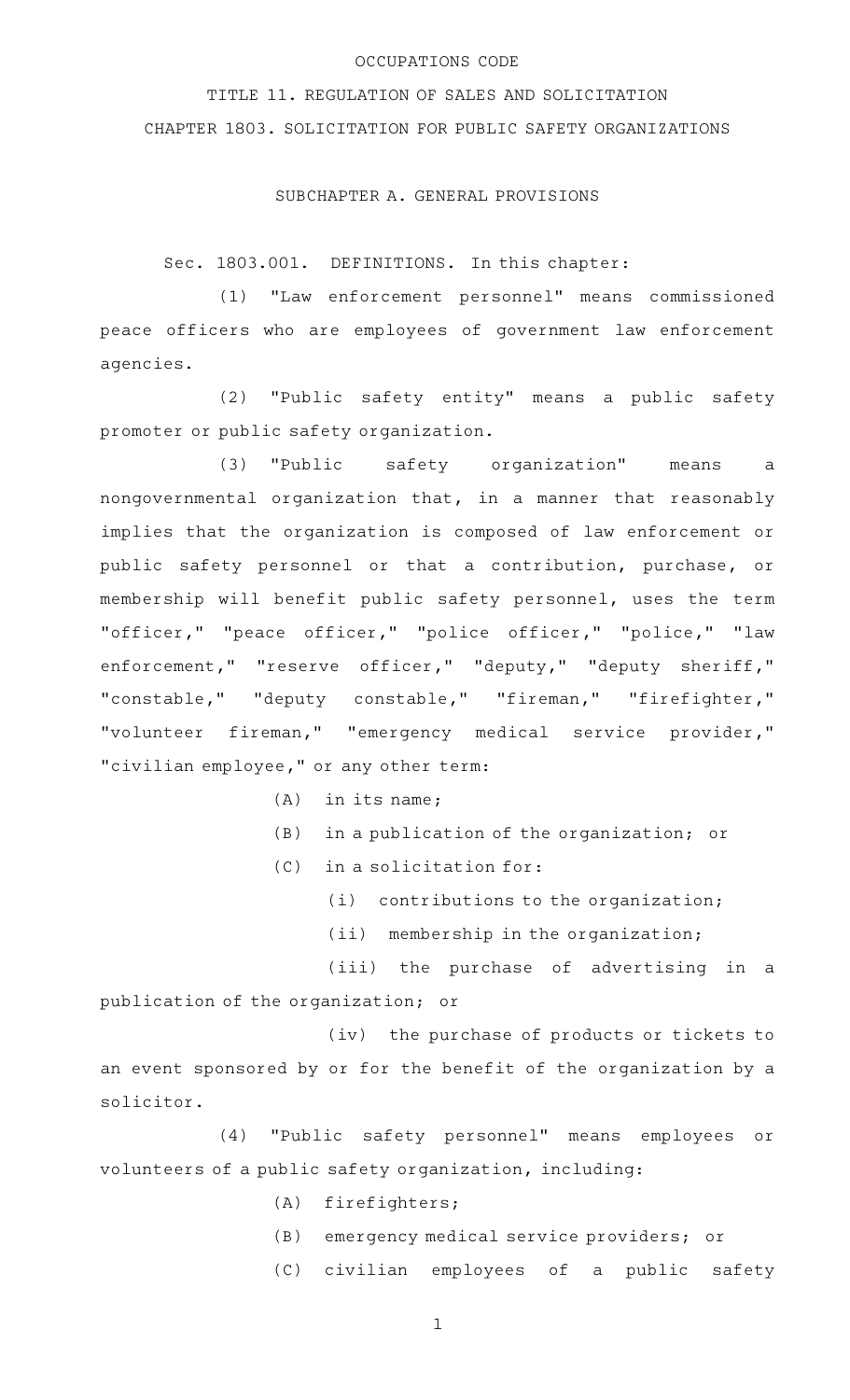organization.

(5) "Public safety promoter" means a person who:

(A) is not affiliated with a public safety organization; and

(B) in the name of public safety or in a name associated with public safety makes a request for a donation or the sale of tickets or advertising.

(6) "Public safety publication" means a nongovernmental publication with a name that includes the term "officer," "peace officer," "police officer," "police," "law enforcement," "reserve officer," "deputy," "deputy sheriff," "constable," "deputy constable," "fireman," "firefighter," "volunteer fireman," "emergency medical service provider," "civilian employee," or any other term in a manner that reasonably implies that the publication is published by a public safety organization or benefits public safety.

(7) "Public safety solicitor" means a person who:

(A) contracts for or receives money for providing solicitation services for a public safety entity or public safety publication; and

 $(B)$  solicits:

(i) contributions in person, by telephone, by electronic media, or by mail;

(ii) membership in a public safety organization from an individual not employed by a public safety agency of the United States, this state, or a political subdivision of this state; or

(iii) the purchase of:

(a) advertising; or

(b) goods, services, or tickets to an event sponsored by or for the benefit of a public safety organization or for the cause of public safety.

Acts 1999, 76th Leg., ch. 388, Sec. 1, eff. Sept. 1, 1999.

Sec. 1803.002. EFFECT ON MUNICIPAL ORDINANCE. This chapter preempts any municipal ordinance applicable to public safety entities, public safety publications, public safety solicitors, or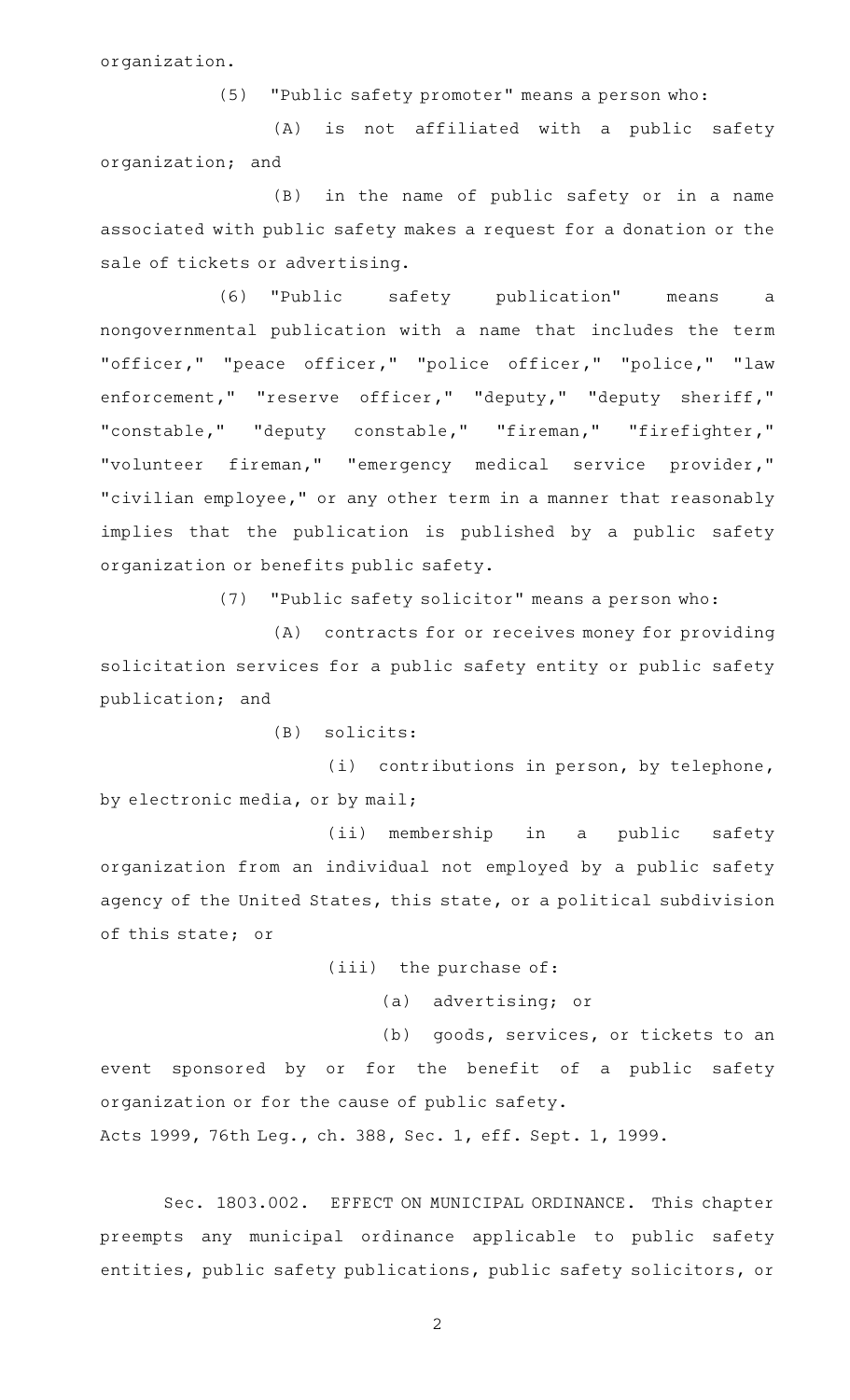solicitations related to a person registered under this chapter. Acts 1999, 76th Leg., ch. 388, Sec. 1, eff. Sept. 1, 1999.

SUBCHAPTER B. REGISTRATION AND BOND REQUIREMENTS

Sec. 1803.051. REGISTRATION. (a) A public safety entity or public safety publication may not solicit unless the entity or publication:

(1) files a registration statement under Section [1803.053](http://www.statutes.legis.state.tx.us/GetStatute.aspx?Code=OC&Value=1803.053); and

(2) pays a registration fee under Section [1803.054](http://www.statutes.legis.state.tx.us/GetStatute.aspx?Code=OC&Value=1803.054).

(b) A public safety entity or public safety publication may not use a public safety solicitor, and a person may not act as a public safety solicitor unless the solicitor:

(1) files a registration statement and pays the registration fee under Section [1803.055](http://www.statutes.legis.state.tx.us/GetStatute.aspx?Code=OC&Value=1803.055); and

(2) files and maintains a bond under Section [1803.056.](http://www.statutes.legis.state.tx.us/GetStatute.aspx?Code=OC&Value=1803.056) Acts 1999, 76th Leg., ch. 388, Sec. 1, eff. Sept. 1, 1999.

Sec. 1803.052. ELIGIBILITY TO USE SOLICITOR. (a) A public safety organization may register under Section [1803.053](http://www.statutes.legis.state.tx.us/GetStatute.aspx?Code=OC&Value=1803.053) and use a public safety solicitor only if the organization is a bona fide membership organization consisting of individual members:

(1) of whom at least five percent or 500 members, whichever is less, are employed as law enforcement personnel or public safety personnel by a public safety agency of the United States, this state, or a political subdivision of this state; and

(2) who have signed membership agreements with the organization and paid an annual membership fee of at least \$10.

(b) A public safety promoter may register under Section [1803.053](http://www.statutes.legis.state.tx.us/GetStatute.aspx?Code=OC&Value=1803.053) and use a public safety solicitor if the disclosure required by Section [1803.101](http://www.statutes.legis.state.tx.us/GetStatute.aspx?Code=OC&Value=1803.101) is made.

Acts 1999, 76th Leg., ch. 388, Sec. 1, eff. Sept. 1, 1999.

Sec. 1803.053. REGISTRATION STATEMENT BY PUBLIC SAFETY ENTITY OR PUBLICATION. (a) Before beginning solicitations, a public safety entity or public safety publication shall file with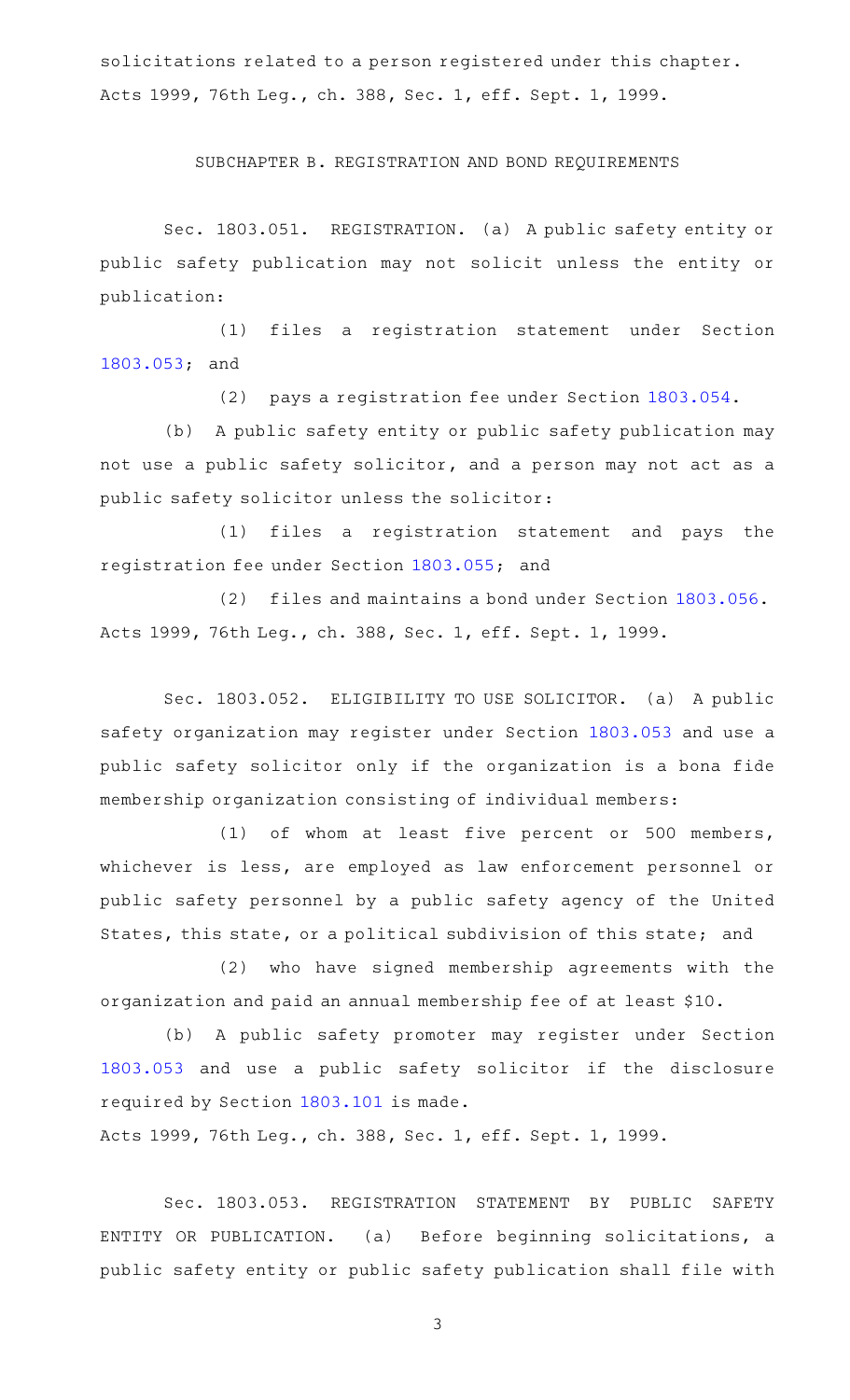the secretary of state:

(1) a registration statement signed by two of its officers or directors; and

(2) if the public safety entity or publisher of the publication, as applicable, is a nonresident, an irrevocable written consent appointing the secretary of state as agent for service of process on the entity or publisher for any action relating to a violation of this chapter.

(b) The registration statement must disclose:

(1) the name, street address, and telephone number of any public safety solicitor for the registering entity;

(2) the name, street address, and telephone number of each public safety organization, public safety publication, or fund for which any part of the contributions will be used, or if there is no organization, publication, or fund, a statement describing how the contributions will be used;

(3) whether the registering entity or fund that the contributions are being solicited for has a federal and state charitable tax exemption;

(4) the name and public safety agency or former agency of each active and retired public safety officer serving on the board of directors or governing body of the registering entity;

(5) the number of members and the percentage of members who are active and retired public safety officers of the United States, this state, or a political subdivision of this state, as determined on December 31 of the year preceding the year in which the registration is made and the contributions are solicited, if the registering entity is a public safety organization;

(6) the name of the local chapter, lodge, association, or group of licensed public safety officers of the public safety organization for which contributions are being solicited, if the registering entity is a public safety organization;

(7) a copy of the most recent tax or informational return filed with the Internal Revenue Service by the registering entity;

(8) the amount of money collected during the previous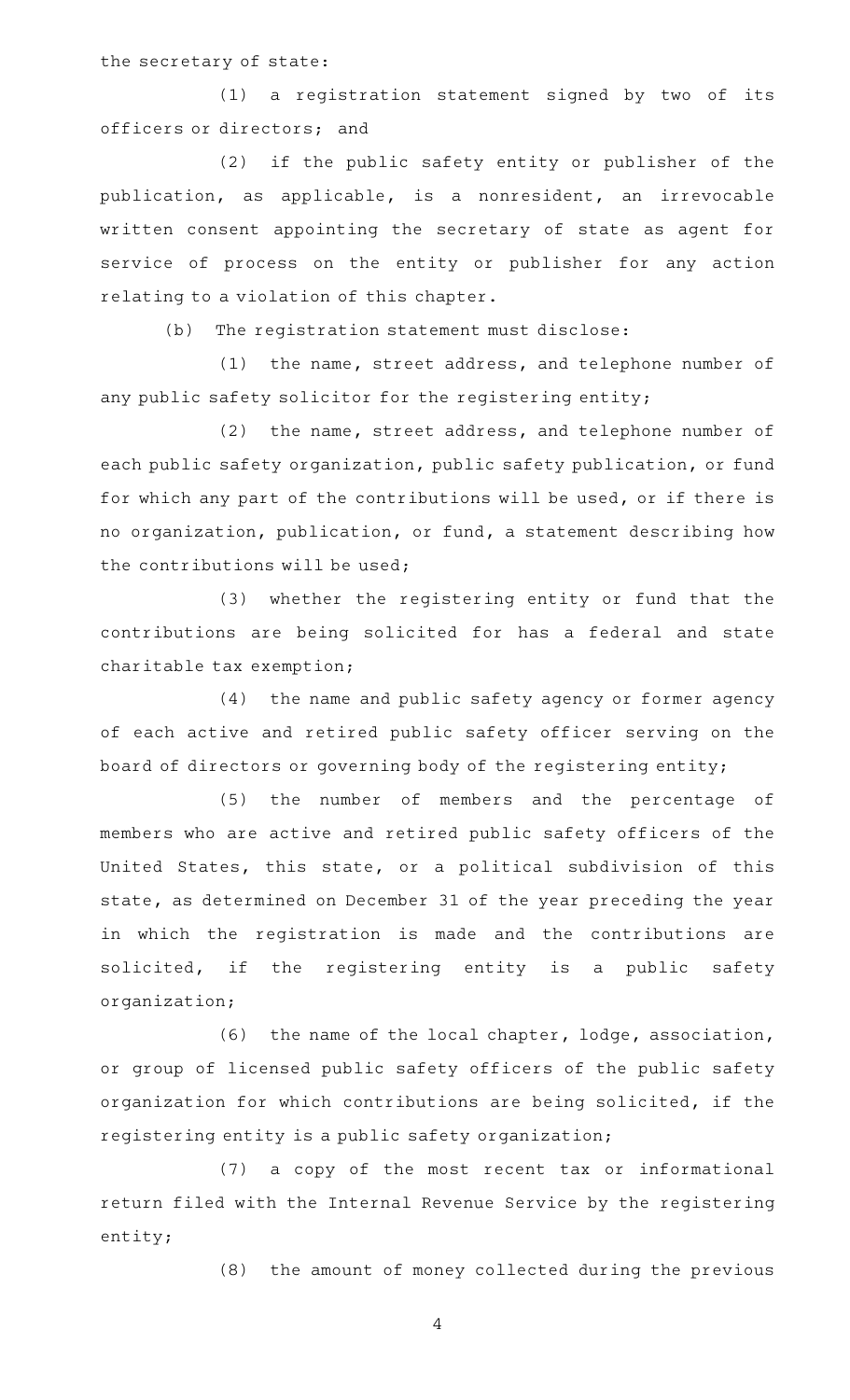year by the registering entity by solicitations of nonmembers of the public safety organization for which the funds were collected and the amount of funds paid as expenses to maintain the solicitation operation;

(9) the amount of money, if known or projected, expected to be collected during the year of filing by the registering entity by nonmember solicitations described by Subdivision (8);

(10) a copy of any contract or agreement between the registering entity and a solicitor; and

 $(11)$  if the registering entity is a public safety publication, information on:

(A) the total number of copies of each issue of the publication printed during the previous year;

 $(B)$  the frequency of the publication; and

(C) the date and circulation of the most recent issue of the publication.

(c)AAA registration statement takes effect on the date the secretary of state issues a certificate and is valid for one year. The statement may be renewed annually by filing a renewal registration statement and paying the registration fee required by Section [1803.054](http://www.statutes.legis.state.tx.us/GetStatute.aspx?Code=OC&Value=1803.054).

(d) A public safety entity or public safety publication shall file an updated statement with the secretary of state not later than the 30th day after the date of a change of street address, phone number, or name.

Acts 1999, 76th Leg., ch. 388, Sec. 1, eff. Sept. 1, 1999.

Sec. 1803.054. PUBLIC SAFETY ENTITY REGISTRATION FEE. (a) Except as provided by Subsection (b), a public safety entity registering under Section [1803.053](http://www.statutes.legis.state.tx.us/GetStatute.aspx?Code=OC&Value=1803.053) shall pay to the secretary of state an annual registration fee of \$250.

(b) A public safety organization consisting of members who are volunteer firefighters for a local political subdivision and that solicits only in the area of the firefighters' jurisdiction is not required to pay a registration fee.

(c) Subsection (b) does not apply to a statewide association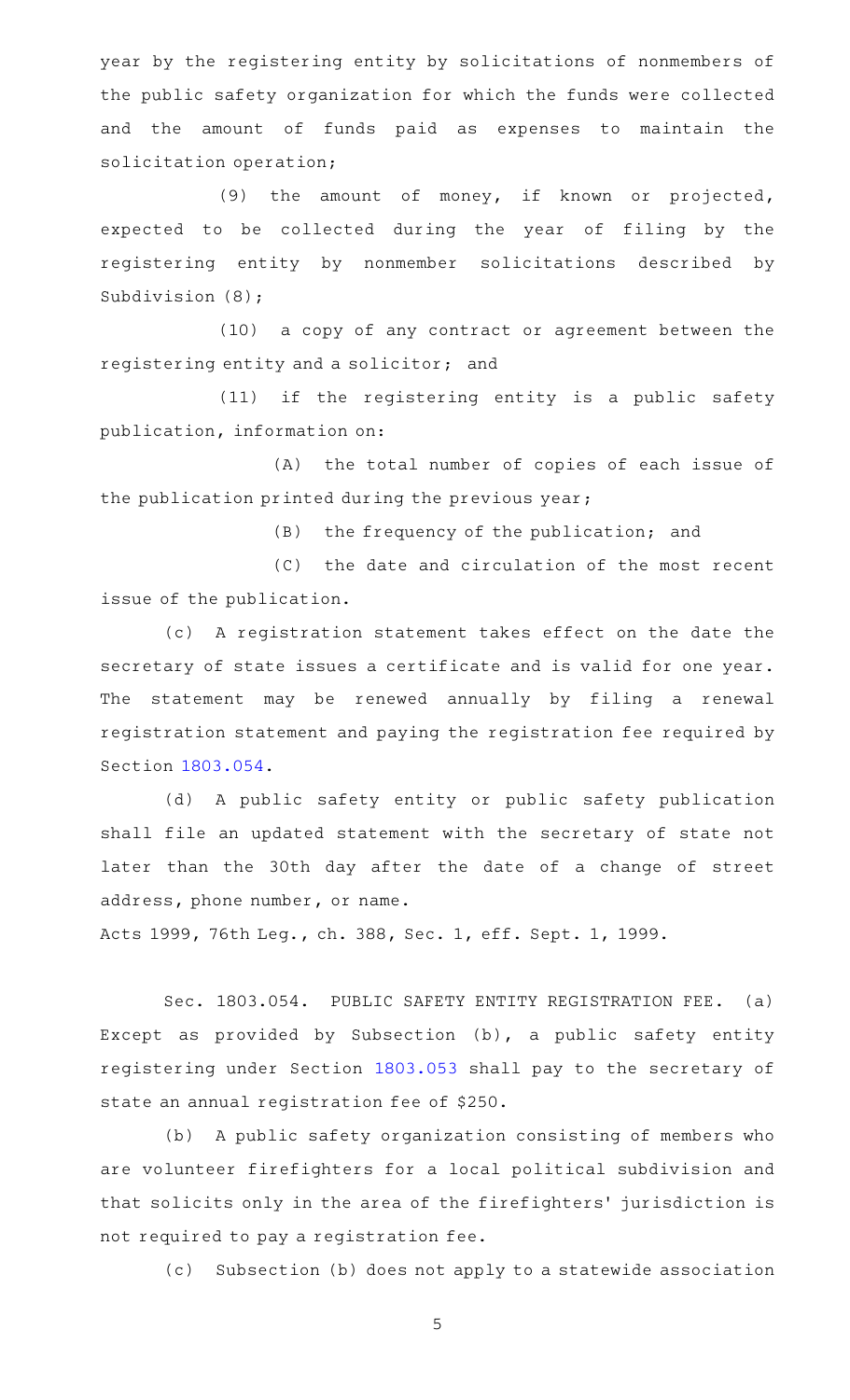of volunteer firefighters.

Acts 1999, 76th Leg., ch. 388, Sec. 1, eff. Sept. 1, 1999.

Sec. 1803.055. SOLICITOR REGISTRATION STATEMENT AND FEE. (a) Before beginning solicitations for a public safety entity or public safety publication, a public safety solicitor shall file with the secretary of state a registration statement containing:

(1) the name, street and mailing address, and telephone number of the solicitor;

(2) the name, street and mailing address, and telephone number of each public safety entity or public safety publication for whom the solicitor solicits or will solicit in this state; and

 $(3)$  if the solicitor is a nonresident, an irrevocable written consent appointing the secretary of state as agent for service of process on the solicitor for any action pertaining to a violation of this chapter.

(b) The registration statement required by Subsection (a) must be accompanied by:

 $(1)$  a \$500 registration fee; and

(2) a bond as required by Section [1803.056](http://www.statutes.legis.state.tx.us/GetStatute.aspx?Code=OC&Value=1803.056).

(c)AAA registration statement takes effect on the date the secretary of state issues a certificate and is valid for one year. The statement may be renewed annually by filing a renewal registration statement and paying the registration fee required by Subsection (b).

(d) A solicitor shall file an updated statement with the secretary of state not later than the 30th day after the date of a change of street address, mailing address, phone number, or name. Acts 1999, 76th Leg., ch. 388, Sec. 1, eff. Sept. 1, 1999.

Sec. 1803.056. SOLICITOR BOND. (a) A public safety solicitor shall post with the secretary of state a \$10,000 surety bond issued by a surety company authorized to do business in this state.

(b) The bond must be payable to the state and conditioned on compliance with this chapter.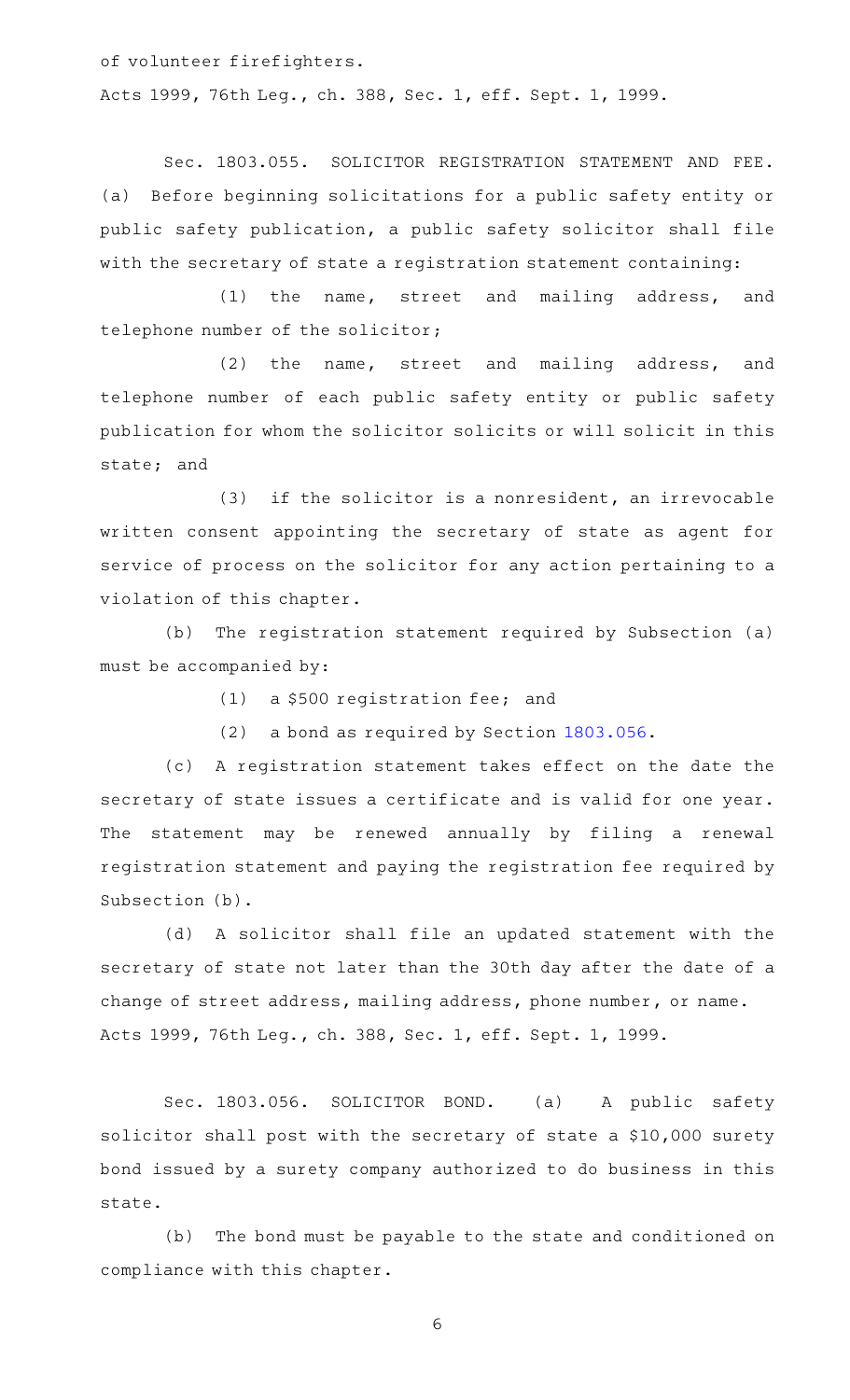Acts 1999, 76th Leg., ch. 388, Sec. 1, eff. Sept. 1, 1999.

## SUBCHAPTER C. SOLICITATION RESTRICTIONS

Sec. 1803.101. SOLICITATION DISCLOSURE. (a) An oral or a written disclosure shall be given to each person before the person delivers any consideration to a public safety entity, public safety publication, or public safety solicitor.

(b) A written disclosure must be in contrasting eight-point type or larger.

(c) A disclosure must include:

(1) the name of the public safety organization registered under Section [1803.053,](http://www.statutes.legis.state.tx.us/GetStatute.aspx?Code=OC&Value=1803.053) if an organization is involved;

(2) a statement that the promotion is independent of affiliation with any public safety organization, if a public safety promoter is involved;

(3) the name of any public safety solicitor employed;

(4) a general statement of the use of net funds received; and

 $(5)$  the name, street address, and statewide telephone number established under Section [1803.102](http://www.statutes.legis.state.tx.us/GetStatute.aspx?Code=OC&Value=1803.102) that a person may use to obtain from the secretary of state additional information on the public safety entity, public safety publication, or public safety solicitor.

Acts 1999, 76th Leg., ch. 388, Sec. 1, eff. Sept. 1, 1999.

Sec. 1803.102. SOLICITATION INFORMATION HOTLINE. The secretary of state shall establish and operate a toll-free telephone line known as the Solicitation Information Hotline that enables a person to call the hotline number to:

(1) obtain information concerning a public safety entity, public safety publication, or public safety solicitor that has filed a registration statement with the secretary of state under this chapter; or

(2) report an alleged violation of this chapter by a public safety entity, public safety publication, or public safety solicitor.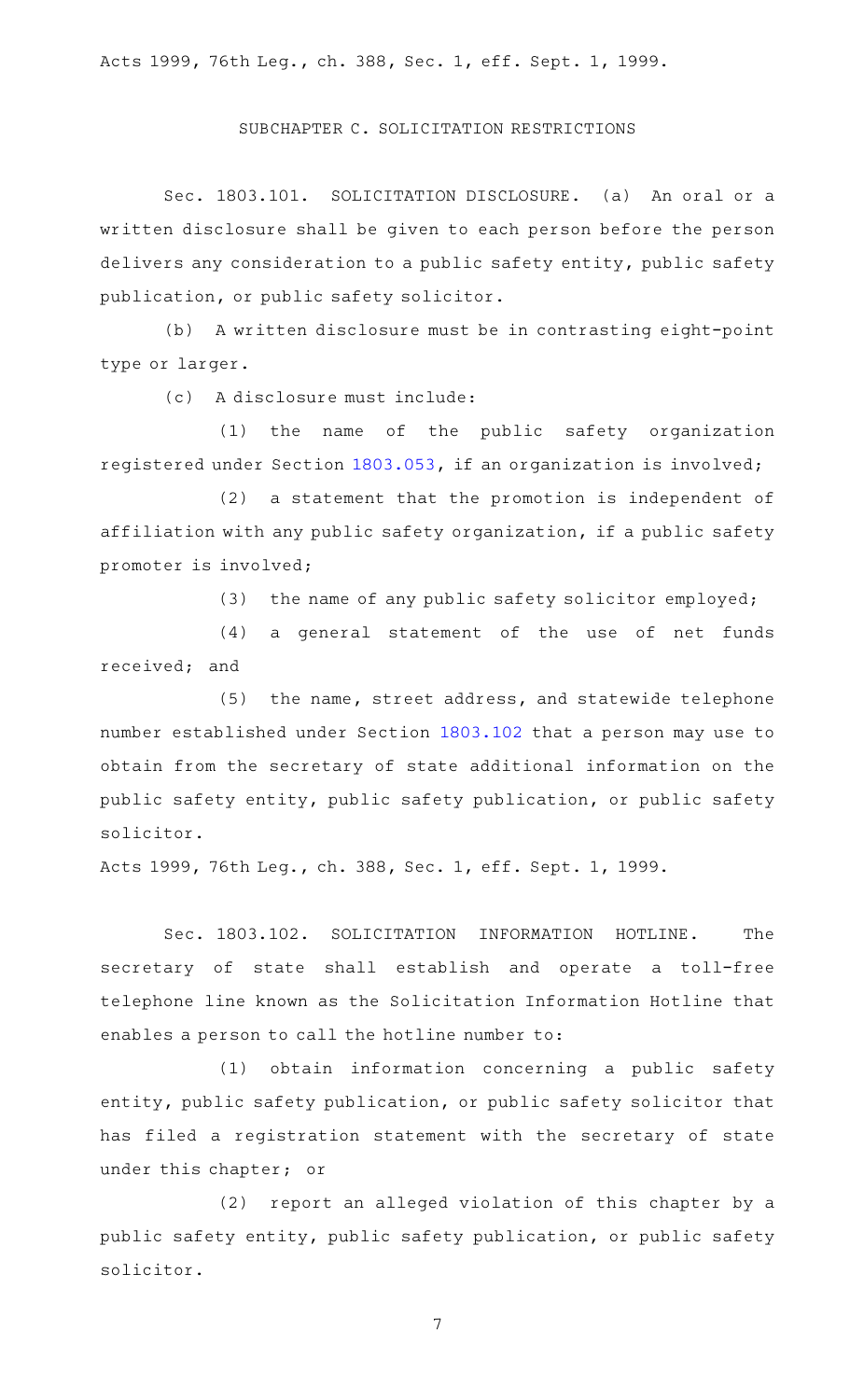Acts 1999, 76th Leg., ch. 388, Sec. 1, eff. Sept. 1, 1999.

Sec. 1803.103. PROHIBITED PRACTICES. In soliciting for a public safety entity or public safety publication, a person may not:

 $(1)$  use, unless authorized in writing by a public safety agency or public safety organization:

(A) any representation that implies that the contribution is for or on behalf of the agency or organization; or

(B) any emblem, device, or printed matter belonging to or associated with the agency or organization;

(2) use a name, symbol, or statement similar to a name, symbol, or statement used by a public safety agency or organization in a manner intended to confuse or mislead a person being solicited;

(3) knowingly represent or imply that the solicitation proceeds are being used for a purpose other than the purpose for which the funds are actually used;

(4) represent or imply that the solicitor is a peace officer or member of a public safety agency or public safety organization if the solicitor is not an officer or a member;

(5) use or exploit the fact of filing with the secretary of state in a manner leading a person to believe that filing, in any way, constitutes an endorsement by or approval of the state;

(6) knowingly file incomplete, false, or misleading information in a document required to be filed with the secretary of state under this chapter;

(7) solicit for a public safety entity or public safety publication, or represent that those responding affirmatively to the solicitation will receive favored treatment by public safety personnel;

(8) collect a contribution or membership fee solicited at a person's residence by an in-person or telephone solicitation by means other than payment through the United States mail or parcel post courier;

(9) solicit for a public safety organization in a county in which members of the organization do not have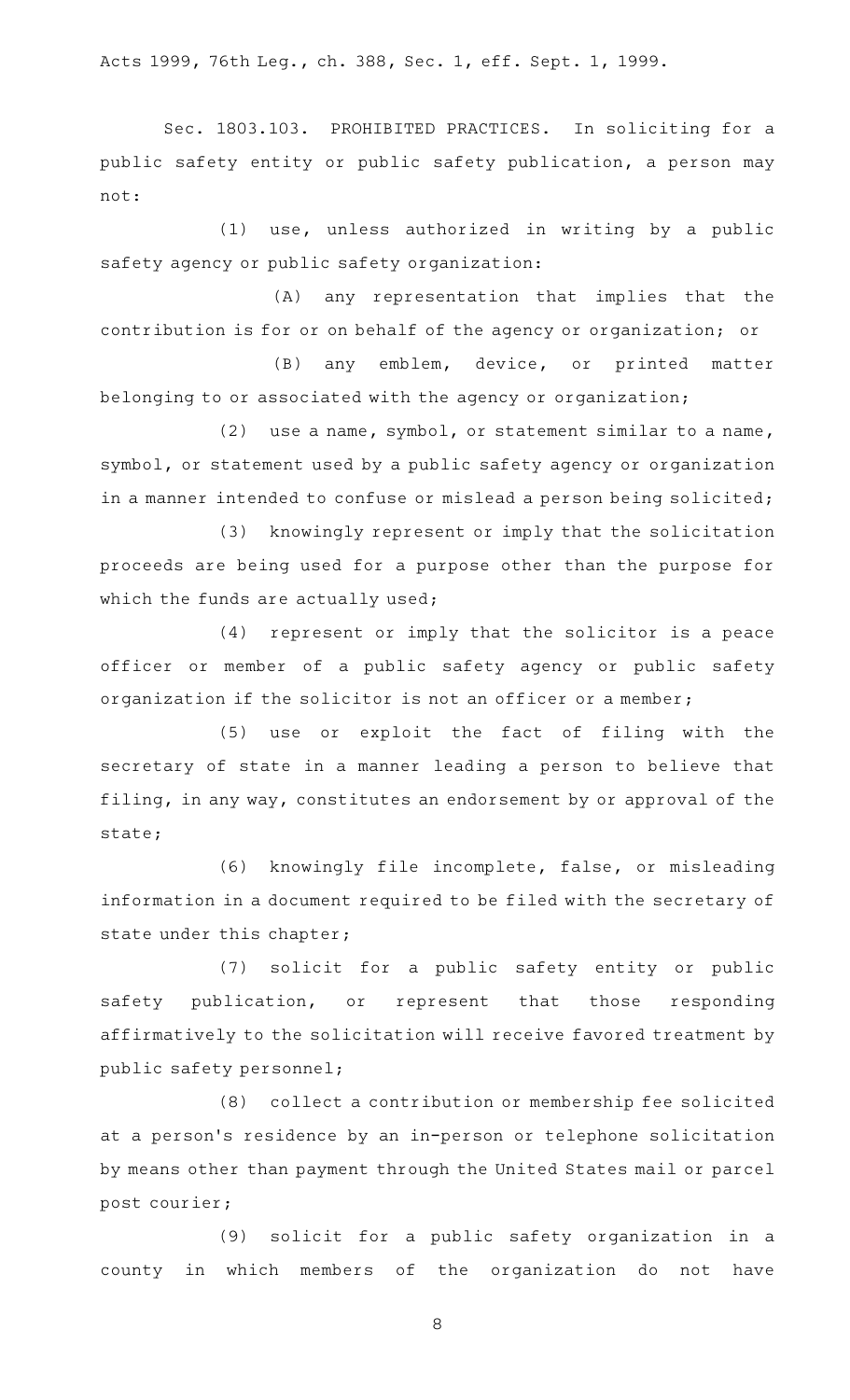jurisdiction; or

(10) commit another unfair or deceptive act or practice.

Acts 1999, 76th Leg., ch. 388, Sec. 1, eff. Sept. 1, 1999.

Sec. 1803.104. FAILURE TO FILE TIMELY REPORT. A public safety entity or public safety publication that fails to timely file the information required by this chapter or that files information required by this chapter that is found to contain material misrepresentation may not use a public safety solicitor until it provides or corrects the information.

Acts 1999, 76th Leg., ch. 388, Sec. 1, eff. Sept. 1, 1999.

## SUBCHAPTER D. ENFORCEMENT AND PENALTIES

Sec. 1803.151. AUDIT BY ATTORNEY GENERAL. (a) The attorney general may make a written request for information from a public safety entity, public safety publication, or public safety solicitor to audit or verify a representation contained in a registration statement.

(b) A public safety entity, public safety publication, or public safety solicitor shall provide information requested by the attorney general under Subsection (a) not later than the 10th working day after the date of the attorney general 's request.

(c) Wilful failure to provide timely information under this section is a ground for bond forfeiture or suspension of registration.

Acts 1999, 76th Leg., ch. 388, Sec. 1, eff. Sept. 1, 1999.

Sec. 1803.152. CRIMINAL PENALTIES. (a) A person commits an offense if the person knowingly violates this chapter.

(b) An offense under this chapter is a Class A misdemeanor.

(c)AAA corporation or association may be held criminally responsible for conduct by a person acting on its behalf if the person 's conduct:

> (1) constitutes an offense under this chapter; and (2) is done with the knowledge and approval of the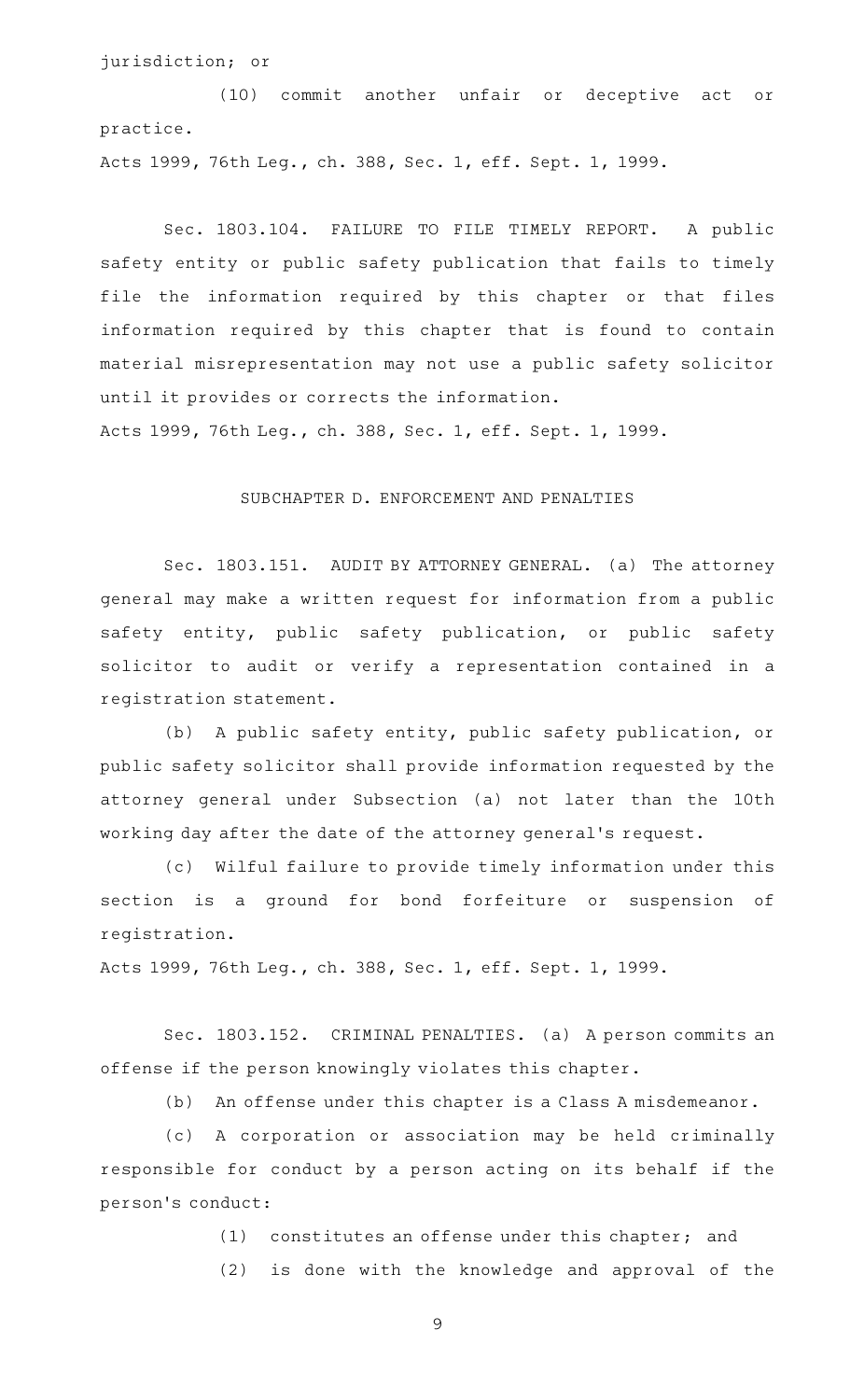corporation or association.

Acts 1999, 76th Leg., ch. 388, Sec. 1, eff. Sept. 1, 1999.

Sec. 1803.153. CIVIL PENALTY AND INJUNCTION. (a) The attorney general may bring an action in a Travis County district court:

(1) for a civil penalty for a violation of this chapter; and

 $(2)$  to enjoin a person from violating this chapter.

(b) The attorney general shall notify the defendant of the alleged prohibited conduct not later than the seventh day before the date the action is commenced.

(c) Notice is not required if the attorney general intends to request that the court issue a temporary restraining order. Acts 1999, 76th Leg., ch. 388, Sec. 1, eff. Sept. 1, 1999.

Sec. 1803.154. CIVIL PENALTIES. (a) A person who violates this chapter or an injunction issued under Section [1803.153](http://www.statutes.legis.state.tx.us/GetStatute.aspx?Code=OC&Value=1803.153) is liable to the state for a civil penalty of not more than:

 $(1)$  \$2,500 for a single violation; or

 $(2)$  \$10,000 for all of the violations.

(b) If a person found to have violated this chapter or an injunction has filed a bond under this chapter, the suit may be brought against the bond.

Acts 1999, 76th Leg., ch. 388, Sec. 1, eff. Sept. 1, 1999.

Sec. 1803.155. SERVICE ON SECRETARY OF STATE. (a) A service of process or pleading served on the secretary of state as the agent for a nonresident public safety solicitor, public safety entity, or public safety publication must be served in triplicate.

(b) The secretary of state shall file one copy in the secretary of state's office and immediately forward the other copies by certified mail, return receipt requested, to the address of the nonresident, as shown on the nonresident's registration statement.

(c) Service on the secretary of state shall be returned not later than the 30th day after the date of service.